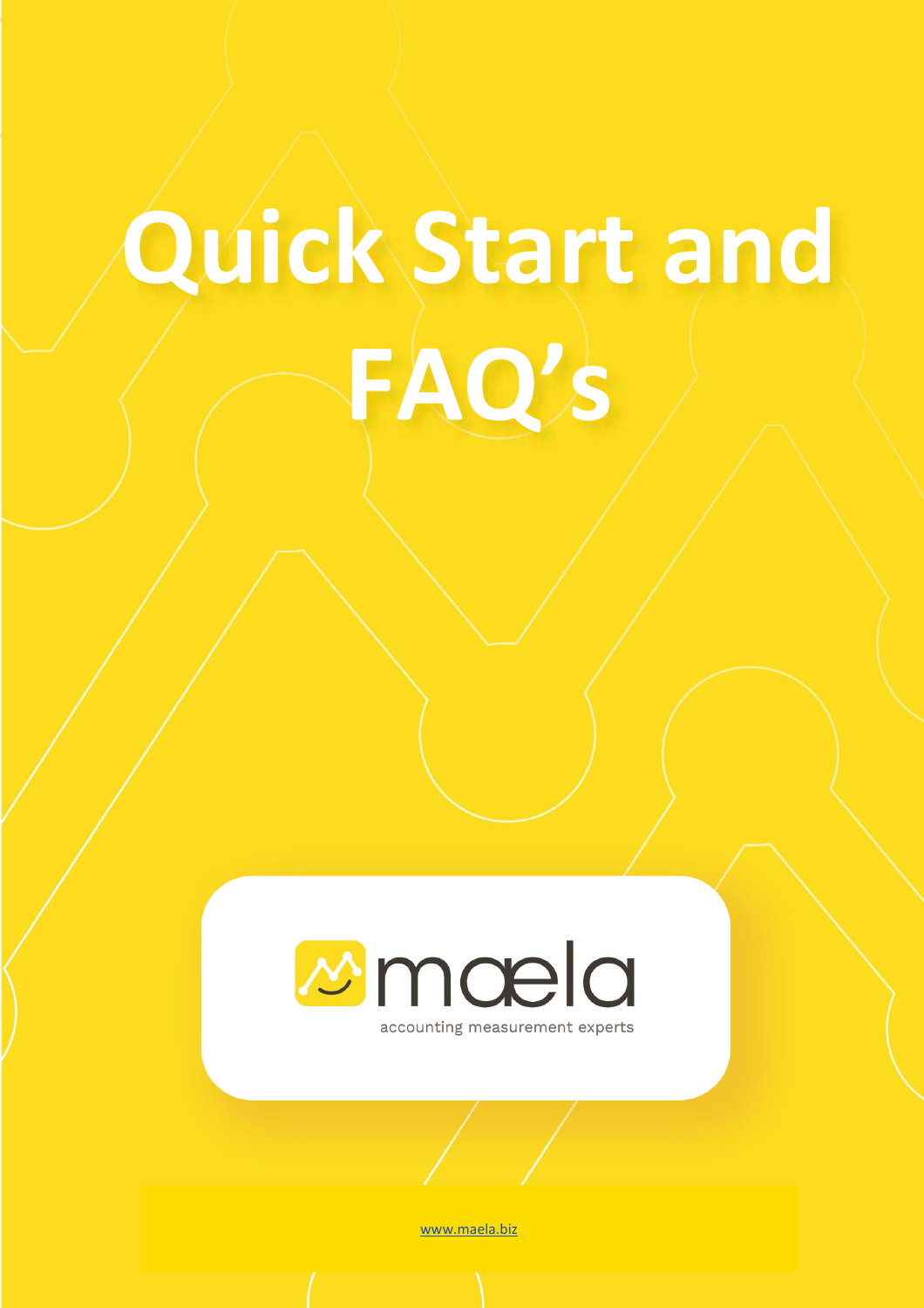# Index

| 1 <sub>1</sub> |  |
|----------------|--|
| 2.             |  |
| 3.             |  |
| 4.             |  |
| 5.             |  |
| 6.             |  |
| 7.             |  |
| 8.             |  |
| 9.             |  |
|                |  |
|                |  |
|                |  |
|                |  |
|                |  |
| 10.            |  |
|                |  |
| 1.             |  |
| 2.             |  |
| 3.             |  |
| 4.             |  |

www.maela.biz

**MMODIC**<br>accounting measurement experts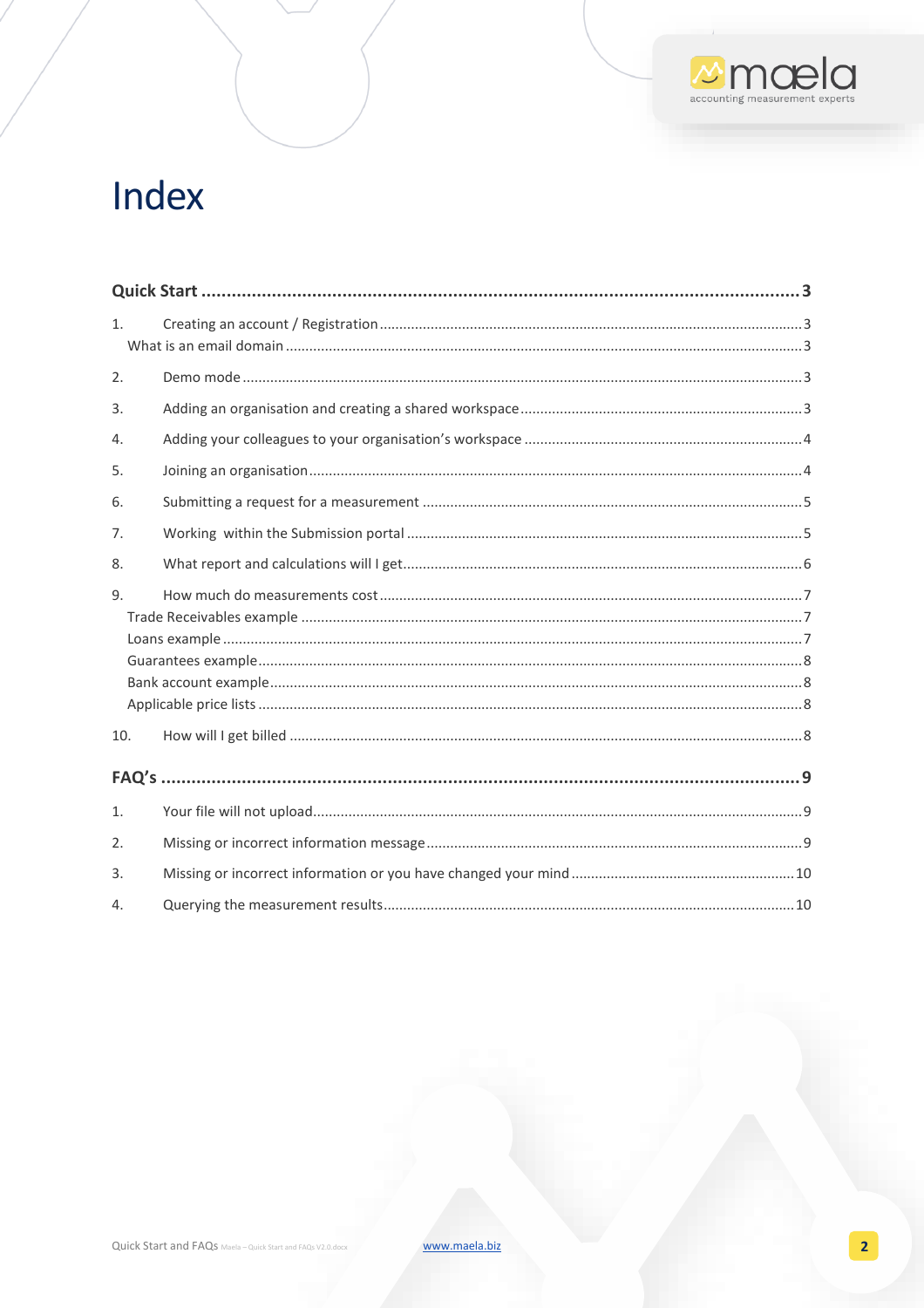

Please try our Quick Start and FAQ's first for immediate answers to most common questions. Any questions not covered in our FAQ's relating to our service offering or pricing can be mailed to <mailto:info@maela.biz> and any technical support questions to [mailto:submissions@maela.biz](mailto:service@maela.biz)

# <span id="page-2-0"></span>**Quick Start**

# <span id="page-2-1"></span>**1. Creating an account / Registration**

#### **Creating a "test" account**

Registration using your personal email address is welcome and allows you to download our templates and to see how easy it is to use our service.

Any submissions created under your personal email will be considered as test submissions and will not be measured but we may upload an illustrative report so that you can experience how easy it is to use our service and get a measurement.

Registering using a work email address also allows you to experiment with maela while you are in "Demo mode" and you will not incur any charges in this mode.

#### **Creating a "live" account**

A live account requires you to register using your work email address and for your organisation to be approved following a short KYC process. This process should take less than 24 hours.

Once the organisation is approved you can invite colleagues to join and request "real" measurements.

Colleagues with the same email domain (eg name**@yourcompany.com**) will be able to join the shared organisation workspace and the submissions will belong to your organisation.

#### <span id="page-2-2"></span>**What is an email domain**

An email domain (eg yourname**@yourcompany.com**) is the last part of your email address, after the @, and is your company's email "address".

We use this to allocate other registration requests to your organisation, for your administrator to approve.

Your colleagues, clients or auditors can create free accounts to experiment with our service using their personal email addresses but when they want to join an organisation, they must then create another account using a company email.

### <span id="page-2-3"></span>**2. Demo mode**

The first time you open the maela app, it will place you in demo mode, where you are able to experiment and create "dummy" submissions. You will not incur charges in "Demo mode".

Use the "Demo mode" indicator to toggle between "Demo" and "Live" modes.

#### <span id="page-2-4"></span>**3. Adding an organisation and creating a shared workspace**

Once you have registered as a user, using your organisation's email address, you can create an account for your organisation and invite colleagues to join. A shared workspace for your organisation will be created, where you can access all the organisation's submissions.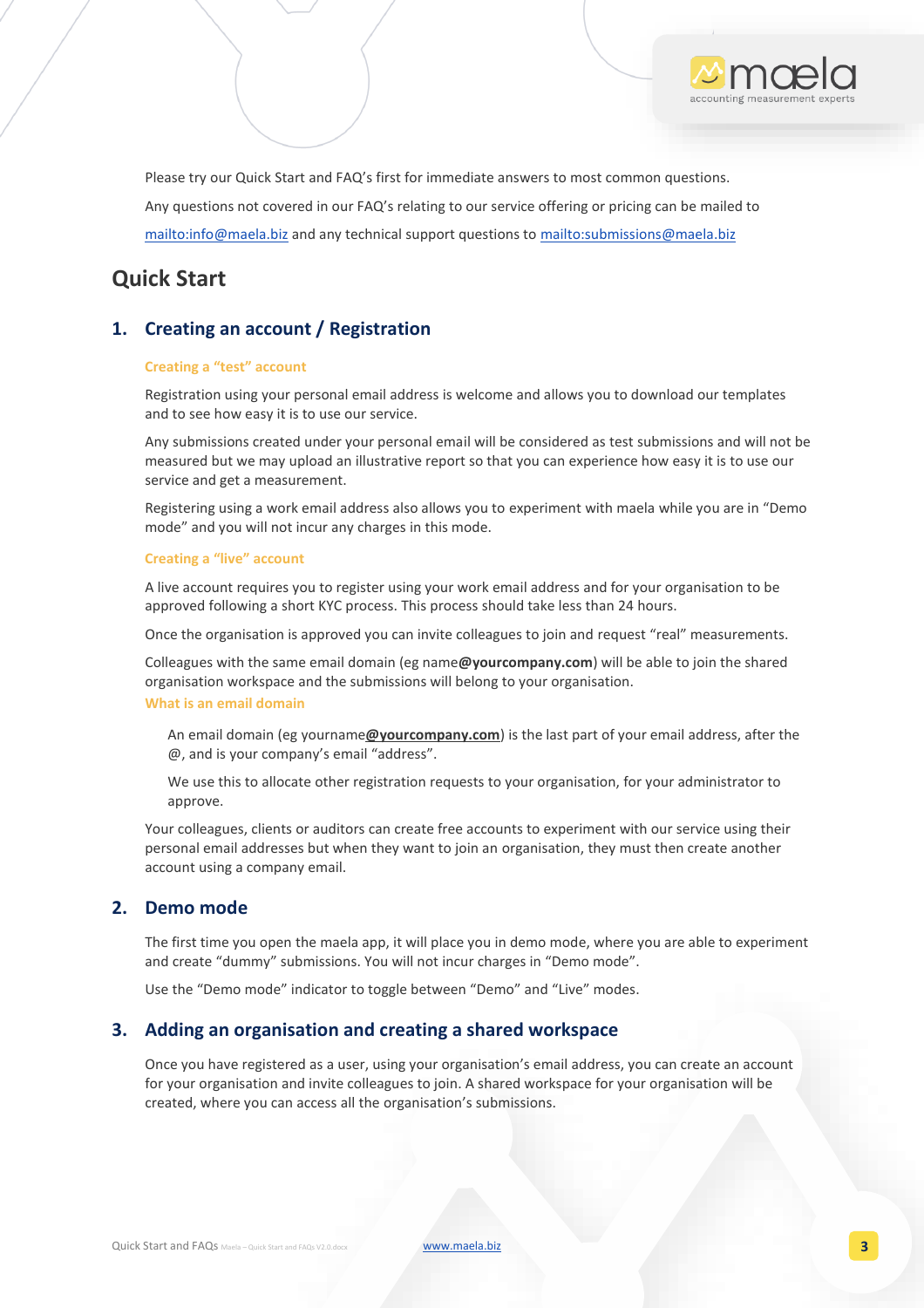

An organisation needs to be approved by maela.biz before it becomes active, which should take less than 24 hours.

Creating an organisation will allow you to submit a "live" request for a measurement.

#### <span id="page-3-0"></span>**4. Adding your colleagues to your organisation's workspace**

After creating your account and experimenting with our templates, the next step is to create an organisation or join an existing organisation's shared workspace.

To invite colleagues to your organisation's shared workspace ask them to register using their work email address and then select "Join an organisation".



#### <span id="page-3-1"></span>**5. Joining an organisation**

Once any of your colleagues has created an organisation you can request to join it.



The "Join an organisation" menu will show you any organisations that match your email domain (eg name**@yourcompany.com**). An email domain is the last part of your email address, after the @, and is your company's email "address".

Your organisation's administrator will be notified by email of your request and will need to approve your request before you get added to the organisation's shared workspace.

If nothing appears on the join list, your organisation may not have registered yet or your email address may not match the list of approved email domains supplied by your administrator. Contact your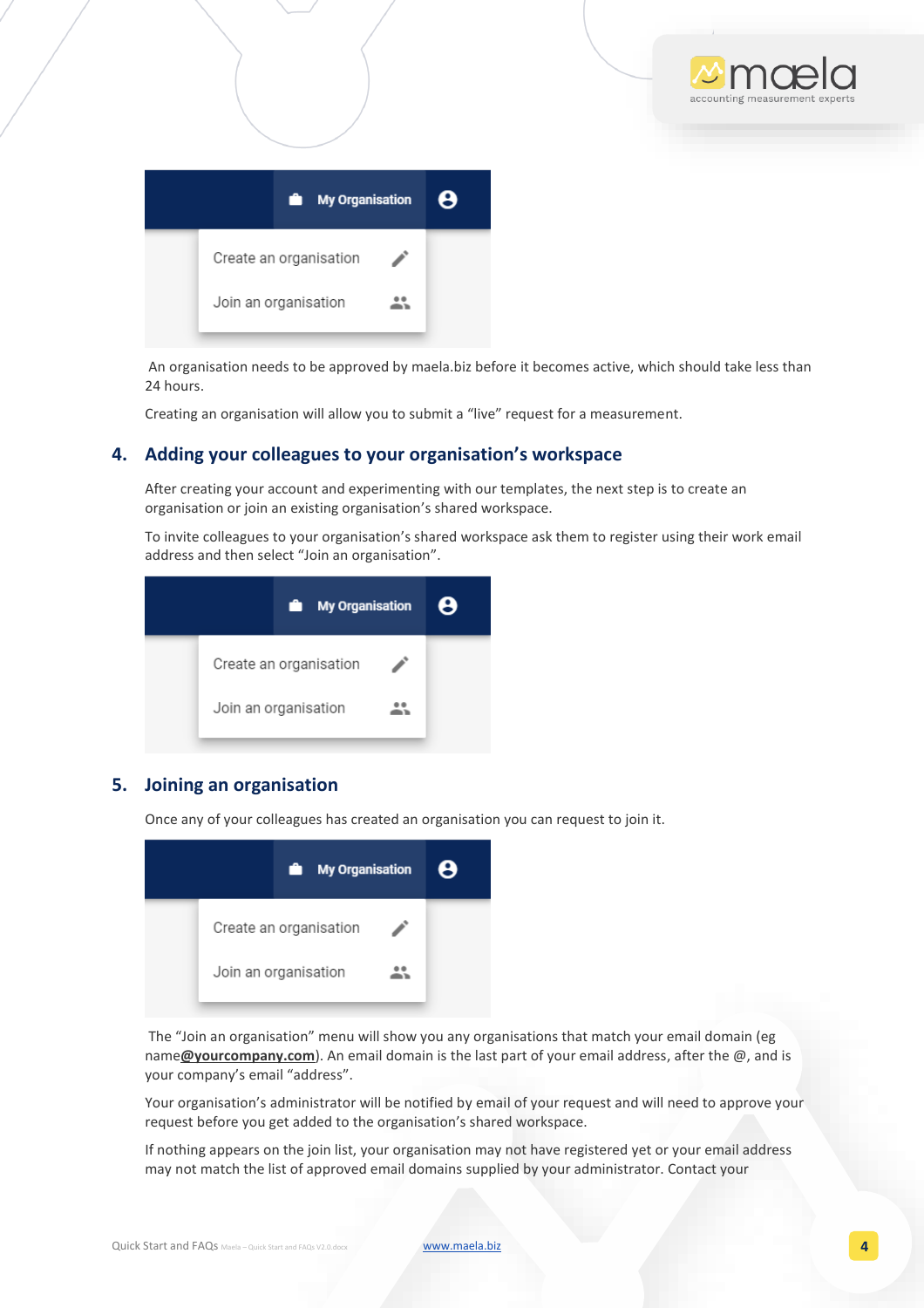

organisations administrator or email us on<mailto:info@maela.biz> and we will contact them for you with your request.

It is possible that you are the first person in your organisation to create an account for your organisation and you can do this through "Create an organisation".

# <span id="page-4-0"></span>**6. Submitting a request for a measurement**

Download one of our information input templates and complete the necessary details.

| × <b>M</b> mæla<br><b>Templates</b>         |                                           |                                                           |                                                                         |                                                  |
|---------------------------------------------|-------------------------------------------|-----------------------------------------------------------|-------------------------------------------------------------------------|--------------------------------------------------|
| P.<br>Submissions Portal<br>Templates<br>÷. | <del>.</del><br>Bank<br>Click to download | $\equiv$<br>——<br>$\odot$ M<br>Loans<br>Click to download | 喆<br><b>Trade Receivables - Express</b><br>Service<br>Click to download | <b>Financial Guarantees</b><br>Click to download |

The Submission portal allows you to "Upload a new file" and shows you all your existing submissions.

|         | × 2 mæla                        |                                                                                                                                           |                     |                                    |                           |                           |              |
|---------|---------------------------------|-------------------------------------------------------------------------------------------------------------------------------------------|---------------------|------------------------------------|---------------------------|---------------------------|--------------|
| ₩<br>÷. | Submissions Portal<br>Templates | User Portal<br>Submit your completed templates here. Monitor the status of each submission. The final report can be downloaded from here. |                     |                                    |                           |                           |              |
|         |                                 | Θ<br>Click to upload new file                                                                                                             |                     |                                    |                           |                           |              |
|         |                                 | $\mathbb{B}^{\prime}$ Loans                                                                                                               | Reference<br>MA0003 | Client Name or Code<br>DEF512      | Submit Date<br>03/31/2021 | Reports Avail - 1         | $\checkmark$ |
|         |                                 | Trade Receivables - Express<br>Service                                                                                                    | Reference<br>MA0002 | Client Name or Code<br>DEF512      | Submit Date<br>03/31/2021 | Missing Info <sup>0</sup> | $\sim$       |
|         |                                 | Trade Receivables - Express                                                                                                               | Reference<br>MA0001 | Client Name or Code<br>ABC Company | Submit Date<br>06/30/2021 | Validating <b>Q</b>       | $\checkmark$ |

Note: To submit a "live" request for measurement you must have created an organisation first and have logged in using your company email address.

### <span id="page-4-1"></span>**7. Working within the Submission portal**

The portal shows all your submissions.

Click on an item to expand it to see its details.

The status of each submission is shown on the right of the screen.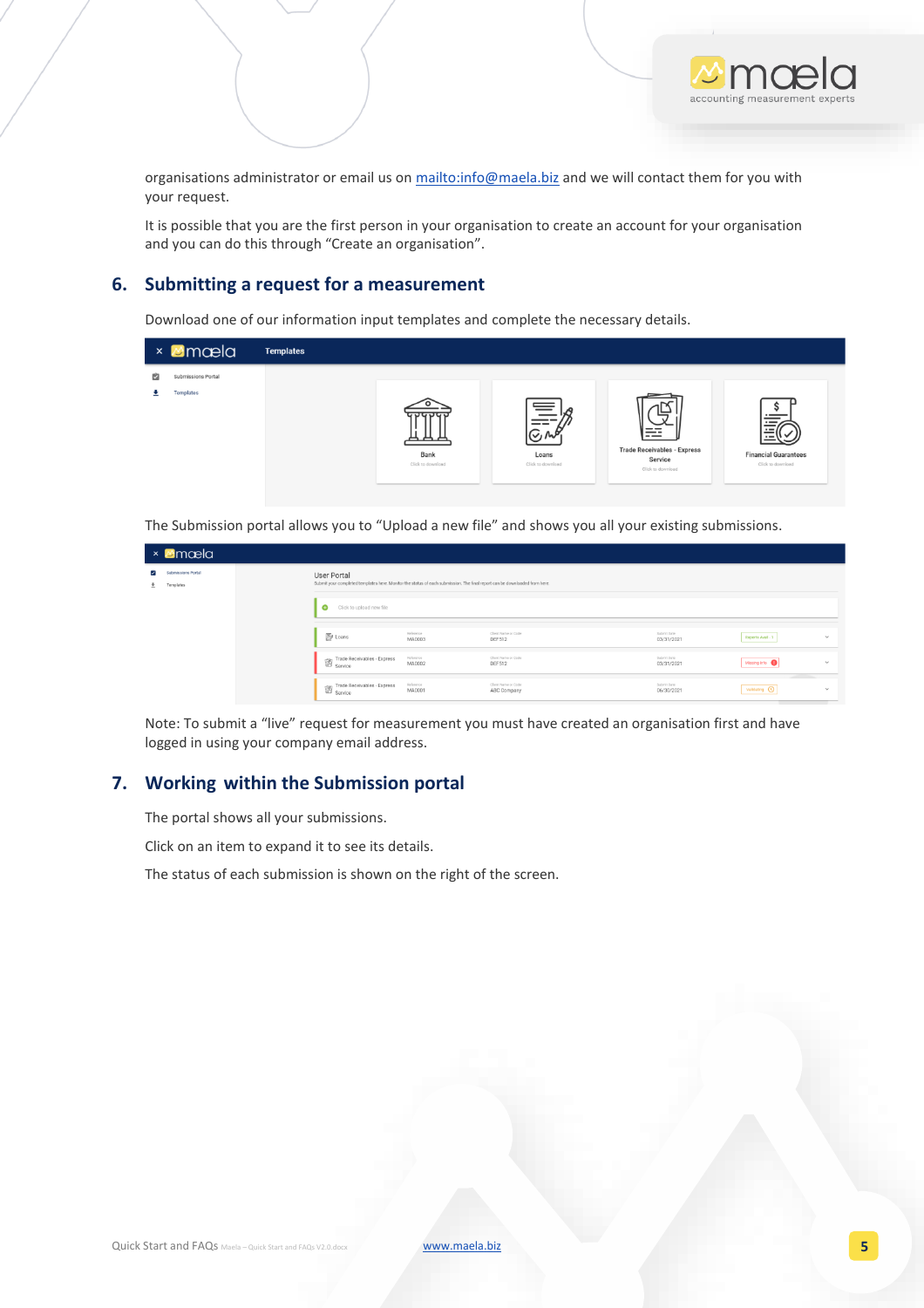|                                                                                                   |                                                                                   |                                                                                                                            |                                                             | <b>MITIQEIL</b><br>accounting measurement expert |                         |
|---------------------------------------------------------------------------------------------------|-----------------------------------------------------------------------------------|----------------------------------------------------------------------------------------------------------------------------|-------------------------------------------------------------|--------------------------------------------------|-------------------------|
| <b>User Portal</b><br>Θ<br>Click to upload new file                                               |                                                                                   | Submit your completed templates here. Monitor the status of each submission. The final report can be downloaded from here. |                                                             |                                                  |                         |
| $\mathbb{R}$ Loans                                                                                | Reference<br>MA0003                                                               | Client Name or Code<br>DEF512<br>Measurement Service<br>Express                                                            | Submit Date<br>03/31/2021<br>Measurement Date<br>03/31/2021 | Reports Avail - 1                                | A                       |
| Uploaded files<br>Loans - Input Template ver 1.3 - [DEF512].xlsx<br>i.<br><b>COL</b><br>145.27 kB |                                                                                   |                                                                                                                            |                                                             |                                                  |                         |
| Trade Receivables - Express<br>図<br>Service                                                       | Reference<br>MA0002                                                               | Client Name or Code<br><b>DEF512</b><br>Measurement Service<br>Express                                                     | Submit Date<br>03/31/2021<br>Measurement Date<br>03/31/2021 | Missing Info                                     | $\wedge$                |
| Click to upload new file<br>Θ                                                                     |                                                                                   |                                                                                                                            |                                                             |                                                  |                         |
| 27 Jun 2021 14:48 pm                                                                              |                                                                                   | The last month's information does not balance. Please update the information and replace the file you previously uploaded. |                                                             |                                                  |                         |
| Trade Receivables - Express<br>$\circledS$<br>Service                                             | Reference<br>MA0001                                                               | Client Name or Code<br>ABC Company<br>Measurement Service<br>Express                                                       | Submit Date<br>06/30/2021<br>Measurement Date<br>06/30/2021 | Validating <b>(</b>                              | $\widehat{\phantom{a}}$ |
| Uploaded files<br>i.<br>8949<br>60.37 kB                                                          | Trade receivables - Express Service - Input Template ver 1.0 - [ABC Company].xlsx |                                                                                                                            |                                                             |                                                  |                         |

 $\overline{\phantom{a}}$ 

Once you submit the measurement request its status changes to "Validating".



If there is missing information we will flag the status as "Missing info" and notify you by email.



When the report is complete the status changes to "Reports Avail".



Click on this button to show and download the reports and any supporting files.

| Download files                                          | Reports Avail - 1 |
|---------------------------------------------------------|-------------------|
| ECL Report - Client DEF512 - Loans - Job Ref MA0003.pdf |                   |
| CLOSE                                                   |                   |
|                                                         |                   |

# <span id="page-5-0"></span>**8. What report and calculations will I get**

A list of sample reports is listed on our website. For further questions contac[t mailto:info@maela.biz](mailto:info@maela.biz)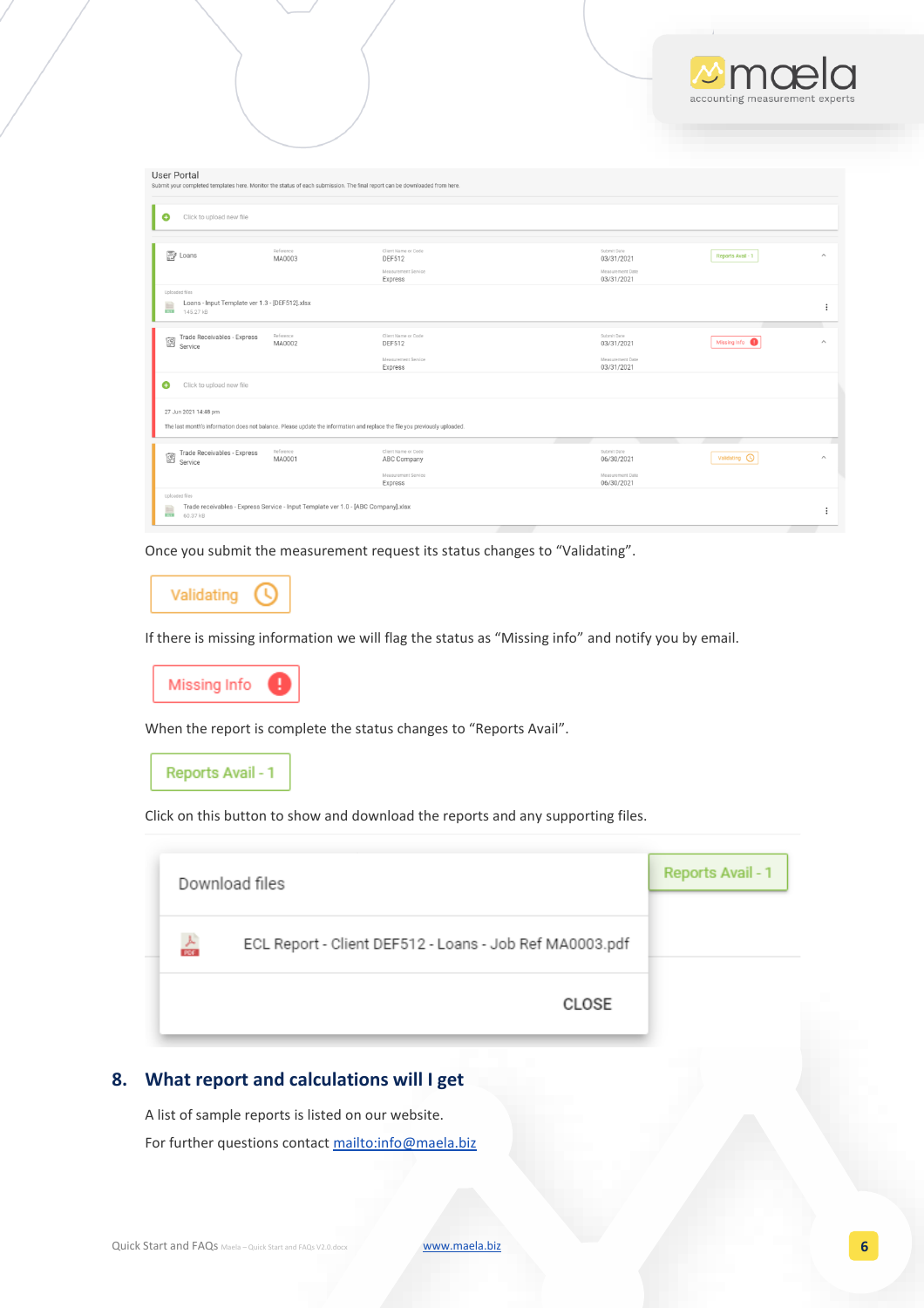# <span id="page-6-0"></span>**9. How much do measurements cost**

The cost of each submission depends on the number of "instruments" or "items" on each submission as well as the type of measurement service you select.

For example:

| Trade Receivables - Express<br>C<br>Service | Reference<br>MA0008 | Organisation Name<br>None | Files | Measurement Service<br>Express |
|---------------------------------------------|---------------------|---------------------------|-------|--------------------------------|
| $\sqrt{\frac{2}{5}}$ Loans                  | Reference<br>MA0003 | Organisation Name<br>None | Files | Measurement Service<br>Express |

#### <span id="page-6-1"></span>**Trade Receivables example**

The prices shown below are for illustration purposes only. Please obtain the latest pricing list from [info@maela.biz.](mailto:info@maela.biz)

A Trade Receivables submission contains only 1 trade receivables book.

A summary information measurement costs 1 x 495\* per submission

A detailed information (by account) measurement would cost 1,995\* for the first book (ie company) and 1,695\* for additional books or companies in the group. Should you want separate ECL's on customers with material balances, these are billed for separately as 100 per item.

If your group has 4 companies with Trade Receivables books but only 3 are material and you need the High Assurance service for these 3 books, and there is 1 customer that has a material balance and you have access to their financial statements the cost would be:

#### 1 x 1,995 for the first book

2 x 1,695 for the rest of the books

1 x 100 for the material account's separate ECL

The remaining 4<sup>th</sup> company with a smaller book could have the cheaper summary information measurement done or if the customers and payment behaviour are similar to one of your other books, you could use that book's ECL%'s as a proxy and adjust it judgementally.

#### <span id="page-6-2"></span>**Loans example**

A Loans submission may contain more than 1 loan. An ECL belongs to a loan and not to the borrower as each loan may have different terms and properties, each of which may impact the ECL on that specific loan. It is incorrect to use the ECL% from 1 loan on another loan.

If a submission contains 3 loans:

The measurement will cost 3 x 100

If you require an ECL on a loan and the borrower also has a trade receivables balance with another group company, the cost of the additional  $2^{nd}$  ECL for the trade receivables balance will only be billed at 50% of the cost of the first.

If a submission contains 3 loans and 2 significant inter-company trade receivables balances:

The Express Service will cost:

1 x 100 for the borrower company with the loan payable

2 x 150 for the borrower companies with both a loan payable and a trade receivables payable

A loan for which you require 3 measurements, for example you would like to see the impact of 2 different stages, eg Stage 1 with a 12m loss and also if it was Stage 2 and requires a lifetime loss calculation, as well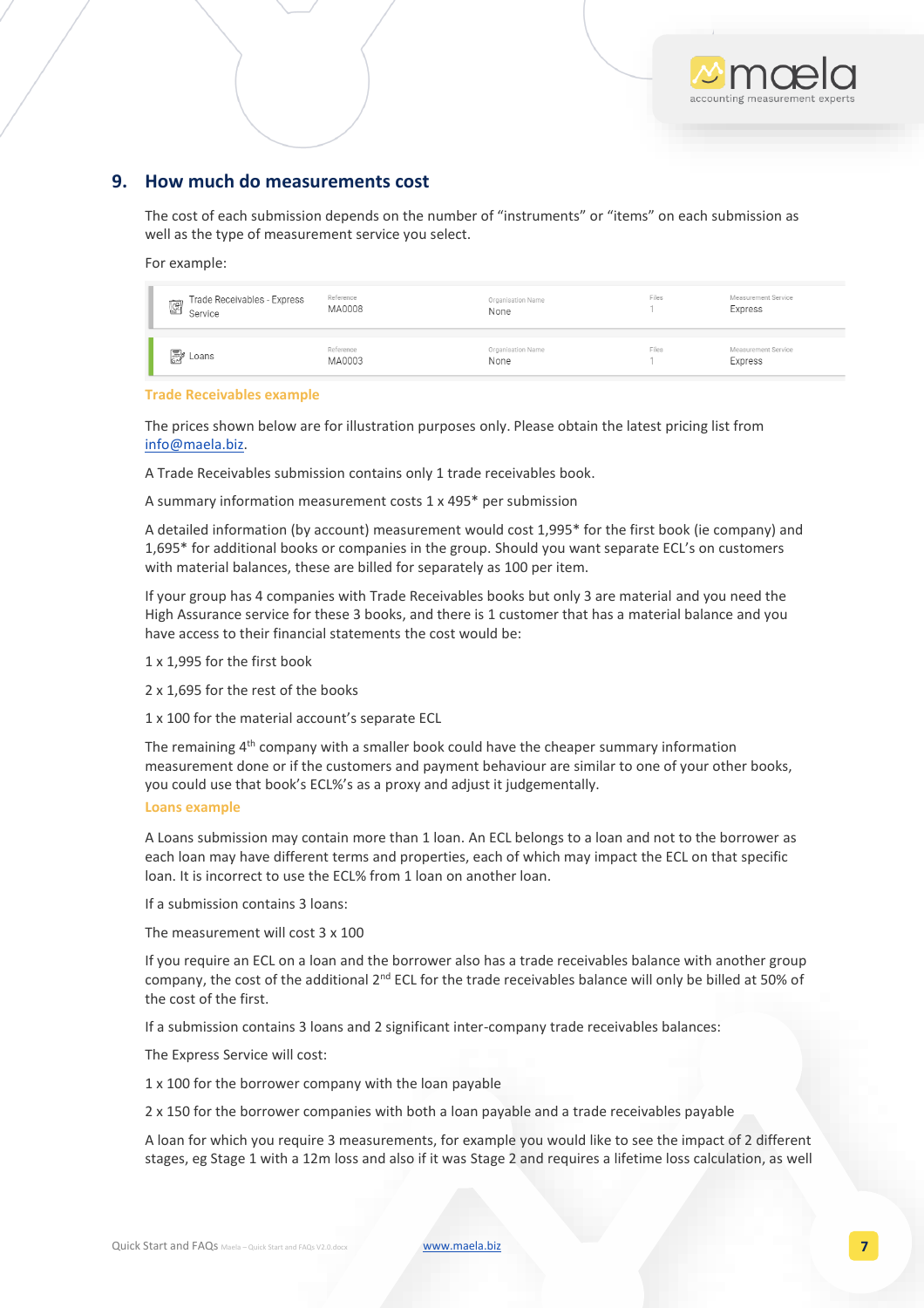as an intercompany trade receivables ECL for that company it would qualify as a complex calculation and be billed at the cost of a double calculation.

1 x 200 for a borrower company with both a loan payable (with 2 measurements) and a trade balance payable (ie 3 measurements are charged at double the cost of a single).

#### <span id="page-7-0"></span>**Guarantees example**

A Guarantee submission may contain more than 1 guarantee and is generally billed per agreement per borrower per start date. Although several companies may be guarantors they are not billed for. The ECL calculations are based on the borrower and the start date.

The Express Service for a guarantee on a single loan facility granted to a company within the group, for which several other companies stand surety or as guarantors will carry a single cost, despite several companies being impacted. The separate facilities covered by the main facility agreement (eg an overdraft facility, a foreign exchange facility, a credit card facility, an asset finance facility) will carry a single charge. Asset finance agreements may require separate ECL's if there are multiple assets with different start dates or terms and may increase the cost based on complexity. You will be informed of the cost prior to work commencing.

For a borrower company with a single facility agreement (with several measurements for each subfacility) but with several guarantor companies that are each required to carry an ECL:

1 x 395 where there are a reasonable amount of sub-facilities

1 x 595 where there are a multiple line items with different terms in one of the sub-facilities (eg separate asset finance items with different start dates). This price is also impacted by complexity and whether additional time is required for analysts to read the agreement (at your request).

#### <span id="page-7-1"></span>**Bank account example**

A Bank submission may contains more than 1 account. An ECL belongs to the account and its term and characteristics. You cannot use the ECL% from 1 account on another account unless the accounts are the same. The measurement of the first account is more expensive, as it includes a consultation to discover the real term of the account (called the behavioural terms) on which the measurement will be based.

If a submission contains 3 accounts:

<span id="page-7-2"></span>It will cost 1 x 150 and 2x 70 **Applicable price lists**

Please obtain the latest pricing list from [info@maela.biz.](mailto:info@maela.biz)

#### <span id="page-7-3"></span>**10. How will I get billed**

Your organisation will be provided with an invoice based on all the measurements submitted.

Each invoice will include each request and the number of measurements performed.

Please note that each measurement is separately charged for. A single submission may contain several measurements.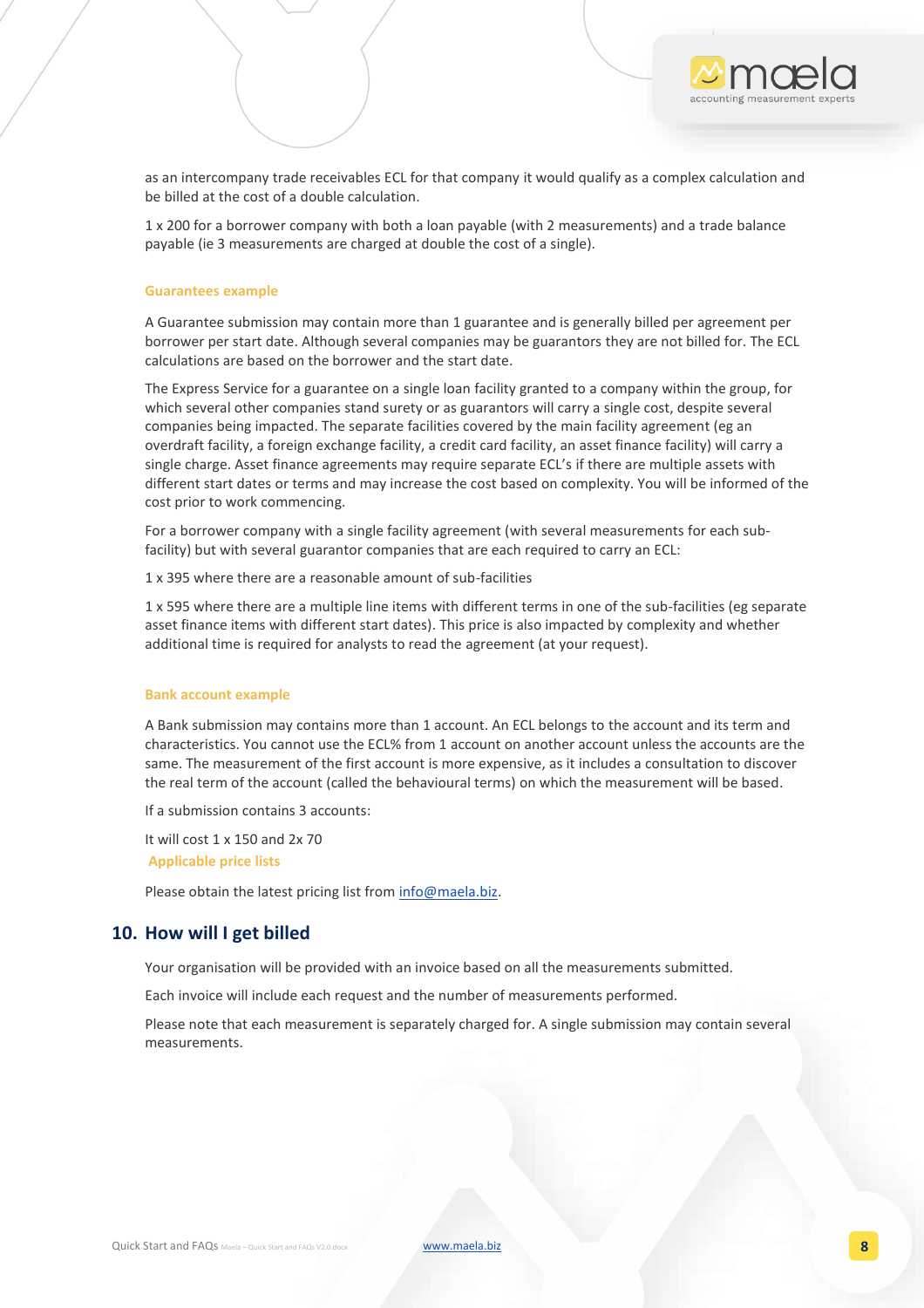

# <span id="page-8-0"></span>**FAQ's**

# <span id="page-8-1"></span>**1. Your file will not upload**

The system checks to make sure that the same file is not uploaded twice.

Rename your file, possibly by adding a company / client code or name and/or the year-end date to the file.

Upload the renamed file.

# <span id="page-8-2"></span>**2. Missing or incorrect information message**

If there is any missing or incorrect information on your submission, we will flag the status as "Missing Info" and provide details.

| Trade Receivables - Express<br>Service                                                                                                                             | Reference<br>MA0002 | Client Name or Code<br><b>DEF512</b> |  | Submit Date<br>03/31/2021      |  | Missing Info <b>Q</b> | $\wedge$ |
|--------------------------------------------------------------------------------------------------------------------------------------------------------------------|---------------------|--------------------------------------|--|--------------------------------|--|-----------------------|----------|
|                                                                                                                                                                    |                     | Measurement Service<br>Express       |  | Measurement Date<br>03/31/2021 |  |                       |          |
| Click to upload new file                                                                                                                                           |                     |                                      |  |                                |  |                       |          |
| 27 Jun 2021 14:48 pm<br>The last month's information does not balance. Please update the information and replace the file you previously uploaded.<br>$\mathbf{r}$ |                     |                                      |  |                                |  |                       |          |

You will receive an email notification which provides your submission reference.

#### Hello!

The status of your submission has changed.

Submission reference: MA0002

Status: MISSING INFORMATION

|                                      | <b>View Submission</b> |  |
|--------------------------------------|------------------------|--|
| Thank you for using our application! |                        |  |
| Regards,<br>Maela                    |                        |  |

If you're having trouble clicking the "View Submission" button, copy and paste the URL below into your web browser: https://app.maela.biz/evaluations

After correcting the information on your submission template file resubmit the updated file by:

• Delete the previously uploaded file

| Trade Receivables - Express<br>Service                                                                                         | Reference<br>MA0002 | Client Name or Code<br><b>DEF512</b> |  | Submit Date<br>03/31/2021      | Missing Info <b>O</b> | $\hat{\phantom{a}}$ |
|--------------------------------------------------------------------------------------------------------------------------------|---------------------|--------------------------------------|--|--------------------------------|-----------------------|---------------------|
|                                                                                                                                |                     | Measurement Service<br>Express       |  | Measurement Date<br>03/31/2021 |                       |                     |
| Uploaded files<br>Trade receivables - Express Service - Input Template ver 1.0 - [DEF512].xlsx<br>E<br><b>TIME</b><br>60.37 kB |                     |                                      |  |                                |                       |                     |
| 27 Jun 2021 14:48 pm                                                                                                           |                     |                                      |  |                                |                       |                     |
| The last month's information does not balance. Please update the information and replace the file you previously uploaded.     |                     |                                      |  |                                |                       |                     |